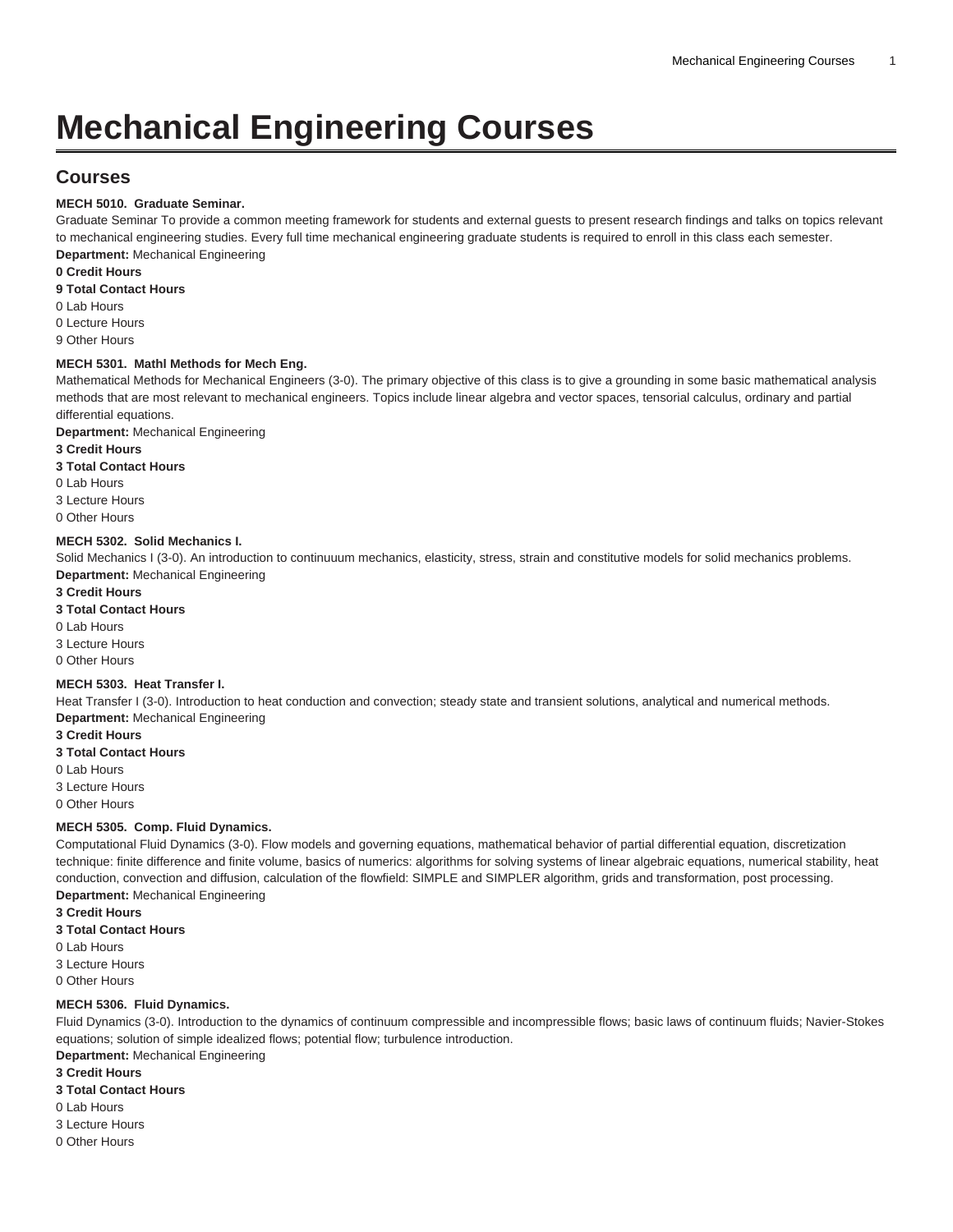#### **MECH 5310. Thermodynamics.**

Thermodynamics (3-0). Applications of general thermodynamic relations; study and applications of time-dependent energy relationships; analysis of power, refrigeration, cryogenic and direct enrgy conversion systems.

**Department:** Mechanical Engineering

### **3 Credit Hours**

**3 Total Contact Hours**

0 Lab Hours

3 Lecture Hours

0 Other Hours

#### **MECH 5311. Adv Finite Element Analysis.**

Advanced Finite Element Analysis (3-0). This class will give an introduction to theory and application of advanced nonlinear finite element analysis. Topics covered include Eulerian and Lagrangian grids, explicit and implicit schemes, solution methods, large deformations and nonlinear materials, and contact.

**Department:** Mechanical Engineering

- **3 Credit Hours**
- **3 Total Contact Hours**
- 0 Lab Hours

3 Lecture Hours

0 Other Hours

#### **MECH 5312. Solid Mechanics II.**

Solid Mechanics II (3-0). Advanced topics in solid mechanics; inelastic material response; continuum mechanics; fracture mechanics; computational mechanics; finite elasticity; micro-mechanics. Prerequisite: [MECH 5302.](/search/?P=MECH%205302)

**Department:** Mechanical Engineering

**3 Credit Hours 3 Total Contact Hours**

0 Lab Hours 3 Lecture Hours

0 Other Hours

#### **MECH 5313. Mech of Composite Materials.**

Mechanics of Composite Materials (3-0). Analysis, design and applications of laminated and fiber reinforced composites. Micro- and macro-mechanical analysis of elastic constants, failure modes and environmental degradation.

**Department:** Mechanical Engineering

### **3 Credit Hours**

**3 Total Contact Hours**

0 Lab Hours

3 Lecture Hours

0 Other Hours

#### **MECH 5314. Continuum Mechanics.**

Continuum Mechanics To provide a common meeting framework for students and external guests to present research findings and talks on topics relevant to mechanical engineering studies. Every full time mechanical engineering graduate student is required to enroll in this class each semester. **Department:** Mechanical Engineering

**3 Credit Hours**

**3 Total Contact Hours**

0 Lab Hours

3 Lecture Hours

0 Other Hours

#### **MECH 5318. Analytical Dynamics.**

Analytical Dynamics (3-0). Advanced concepts in dynamics; Newtonian dynamics of particles and systems of particles; Dynamics of systems of rigid bodies and elastically deformable bodies; Lagrange's and Hamilton's equations of motion; Variational Principles. **Department:** Mechanical Engineering

**3 Credit Hours**

**3 Total Contact Hours**

0 Lab Hours

3 Lecture Hours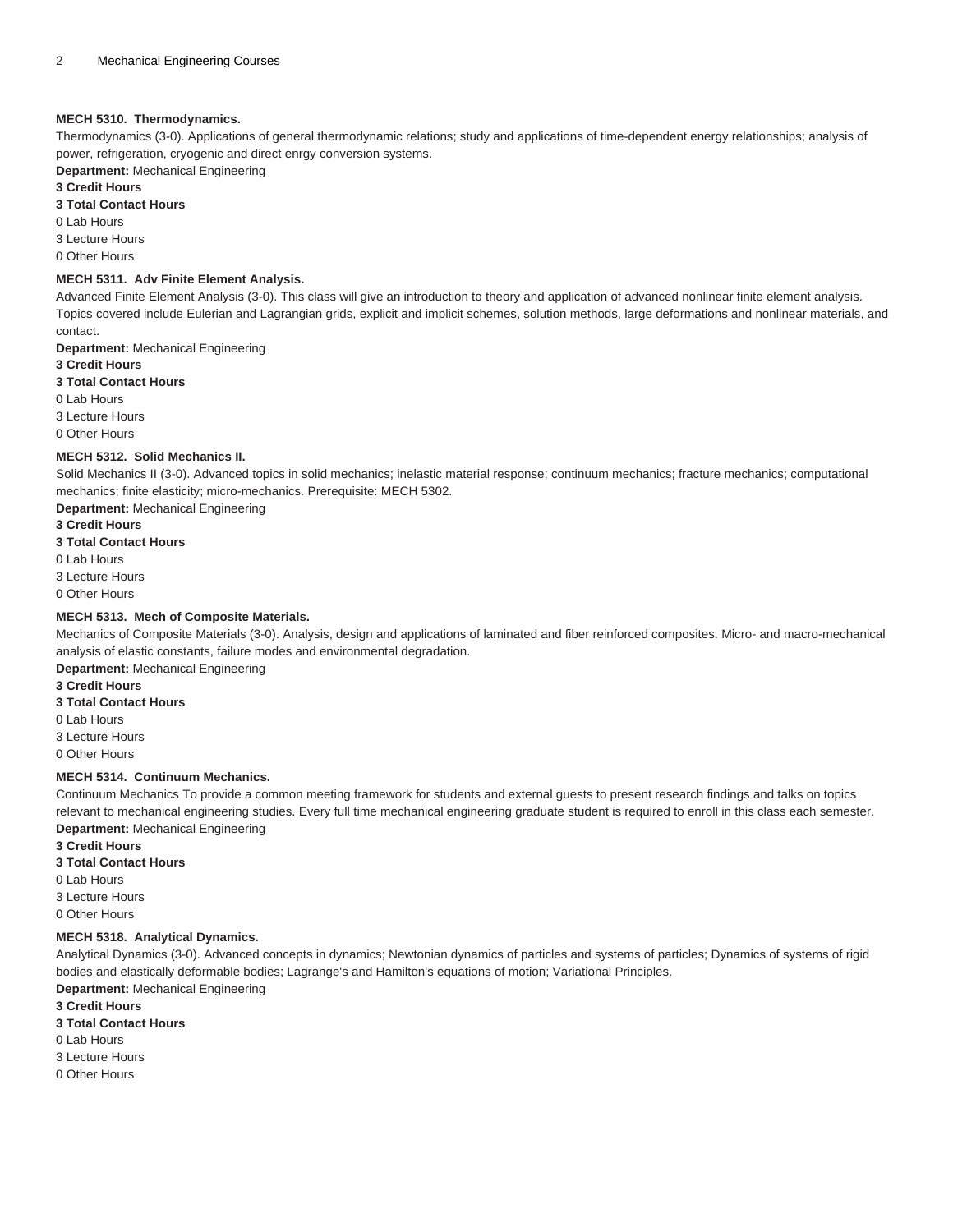#### **MECH 5328. Fracture Mechanics.**

Fracture Mechanics Overview of linear elastic fracture mechanics as well as small scale plastic fracture mechanics; near tip fields; stress intensitive factors, crack energetics and energy release rate; basic of computational fracture mechanics; J-integral. Prerequisites: [MECH 5302.](/search/?P=MECH%205302) **Department:** Mechanical Engineering

#### **3 Credit Hours**

**3 Total Contact Hours**

0 Lab Hours

3 Lecture Hours

0 Other Hours

#### **MECH 5334. Space Systems Design.**

Space Mission Designs and Requirements. Orbital Mechanics. Propulsion. Space Environment. Structural Design and Thermal Control. Power and Communication Systems.

**Department:** Mechanical Engineering

#### **3 Credit Hours**

**3 Total Contact Hours**

0 Lab Hours

3 Lecture Hours

0 Other Hours

#### **MECH 5335. Aerospace Propulsion.**

Fundamentals of airbreathing and rocket propulsion. Parametric Cycle Analysis of ideal and real engines. Engine Performance Analysis. Turbomachinery. Inlet, Nozzles, and Combustion System.

**Department:** Mechanical Engineering

**3 Credit Hours**

**3 Total Contact Hours**

0 Lab Hours 3 Lecture Hours

0 Other Hours

#### **MECH 5336. Aerospace Structures.**

Advanced mechanics of materials analysis of spacecraft and aircraft structural components: elasticity; torsion and bending of beams, analysis and design of thin-walled beams; failure modes; elastic buckling; in-plane stresses in monocoque and semi-monocoque pressure vessels. **Department:** Mechanical Engineering

**3 Credit Hours**

**3 Total Contact Hours**

0 Lab Hours

3 Lecture Hours

0 Other Hours

# **MECH 5337. Aero Dynamics and Controls.**

Aero Dynamics and Controls (Dynamics and Control of Aerospace Vehicles) (3-0). Flight mechanics, flight dynamics, systems and control theories. Controller Design. System design considerations.

**Department:** Mechanical Engineering

**3 Credit Hours**

#### **3 Total Contact Hours**

0 Lab Hours

3 Lecture Hours

0 Other Hours

#### **MECH 5351. Intro to 3D Eng & Additive Mfg.**

Introduction to 3D Engineering and Additive Manufacturing Fundamentals of 3D Engineering (3DE) and Additive Manufacturing (AM) across a diverse spectrum of technologies and application areas are introduced, including design principles and computer aided- design (CAD), reverse engineering, analysis relevant to 3DE/AM , and 3D printing/ additive manufacturing and other advanced manufacturing technologies. Upon completion of the course, the student should be capable of making informed decisions about 3DE and AM design and process selection, and understand fundamental materials science behind 3DE and AM performance limitations. This course requires departmental approval.

**Department:** Mechanical Engineering

**3 Credit Hours**

**3 Total Contact Hours**

0 Lab Hours

3 Lecture Hours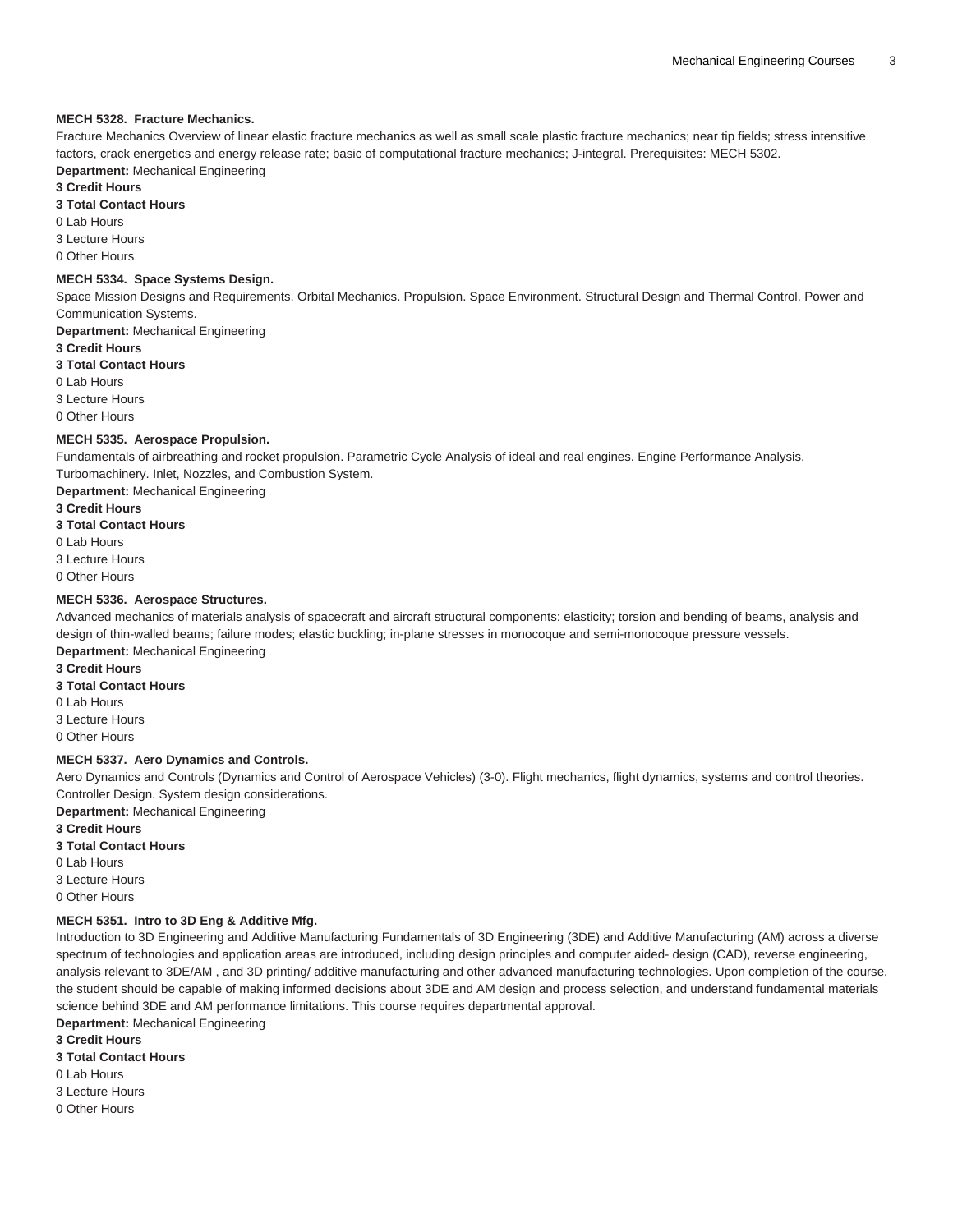#### **MECH 5352. Dsg for 3D Eng & Additive Man.**

Design for 3D Engineering and Additive Manufacturing Design fundamentals of 3D Engineering (3DE) and Additive Manufacturing (AM) are presented, including economics of 3DE and AM technologies with respect for design and process selection. Upon completion of the course, the student should be capable of applying engineering tools such as CAD, FEA, and CFD to allow students to take advantage of 3DE and AM design freedom for performance optimization within technology performance and materials selection constraints. This course requires departmental approval. **Department:** Mechanical Engineering

#### **3 Credit Hours**

#### **3 Total Contact Hours**

- 0 Lab Hours
- 3 Lecture Hours
- 0 Other Hours

#### **MECH 5353. Adv 3D Eng & Additive Manufact.**

Advanced 3D Engineering and Additive Manufacturing Advanced 3D Engineering (3DE) and Additive Manufacturing (AM) topics are covered and applied to the state-of-the art in design, analysis, process of selection, materials, manufacturing, and final part performance with particular emphasis on new design priciples available through 3DE and AM. This course requires departmental approval.

**Department:** Mechanical Engineering

# **3 Credit Hours**

**3 Total Contact Hours**

- 0 Lab Hours
- 3 Lecture Hours
- 0 Other Hours

#### **MECH 5354. Design Studio I.**

Design Studio I Design Studio I includes hands-on applications of 3D Engineering and Additive Manufacturing to include 3D design and fabrication across process categories to demonstrate performance characteristics, available materials, and process advantages and limitations. This course requires departmental approval.

**Department:** Mechanical Engineering

**3 Credit Hours**

#### **3 Total Contact Hours**

0 Lab Hours

3 Lecture Hours

0 Other Hours

#### **MECH 5355. Design Studio II.**

Design Studio II Design Studio II includes advanced hands-on projects that demonstrate the new paradigm in design and fabrication afforded through 3D Engineering and Additive Manufacturing. This course requires departmental approval.

**Department:** Mechanical Engineering

**3 Credit Hours**

- **3 Total Contact Hours**
- 0 Lab Hours
- 3 Lecture Hours
- 0 Other Hours

#### **MECH 5390. Special Topics Mechanical Engr.**

Special Topics in Mechanical Engineering (3-0) Advanced topics of contemporary interest in mechanical engineering. May be repeated for credit when topic varies. Prerequisite: Department approval.

**Department:** Mechanical Engineering

- **3 Credit Hours**
- **3 Total Contact Hours**
- 0 Lab Hours
- 3 Lecture Hours
- 0 Other Hours

#### **MECH 5391. Individual Studies.**

Individual Studies (0-0-3). Individual studies credit for Masters level graduate students on specific topics and problems conducted under the direct supervision of a faculty member. A maximum of 3 credit hours may be applied towards the MS degree. **Department:** Mechanical Engineering

- **3 Credit Hours**
- **3 Total Contact Hours**
- 0 Lab Hours
- 0 Lecture Hours
- 3 Other Hours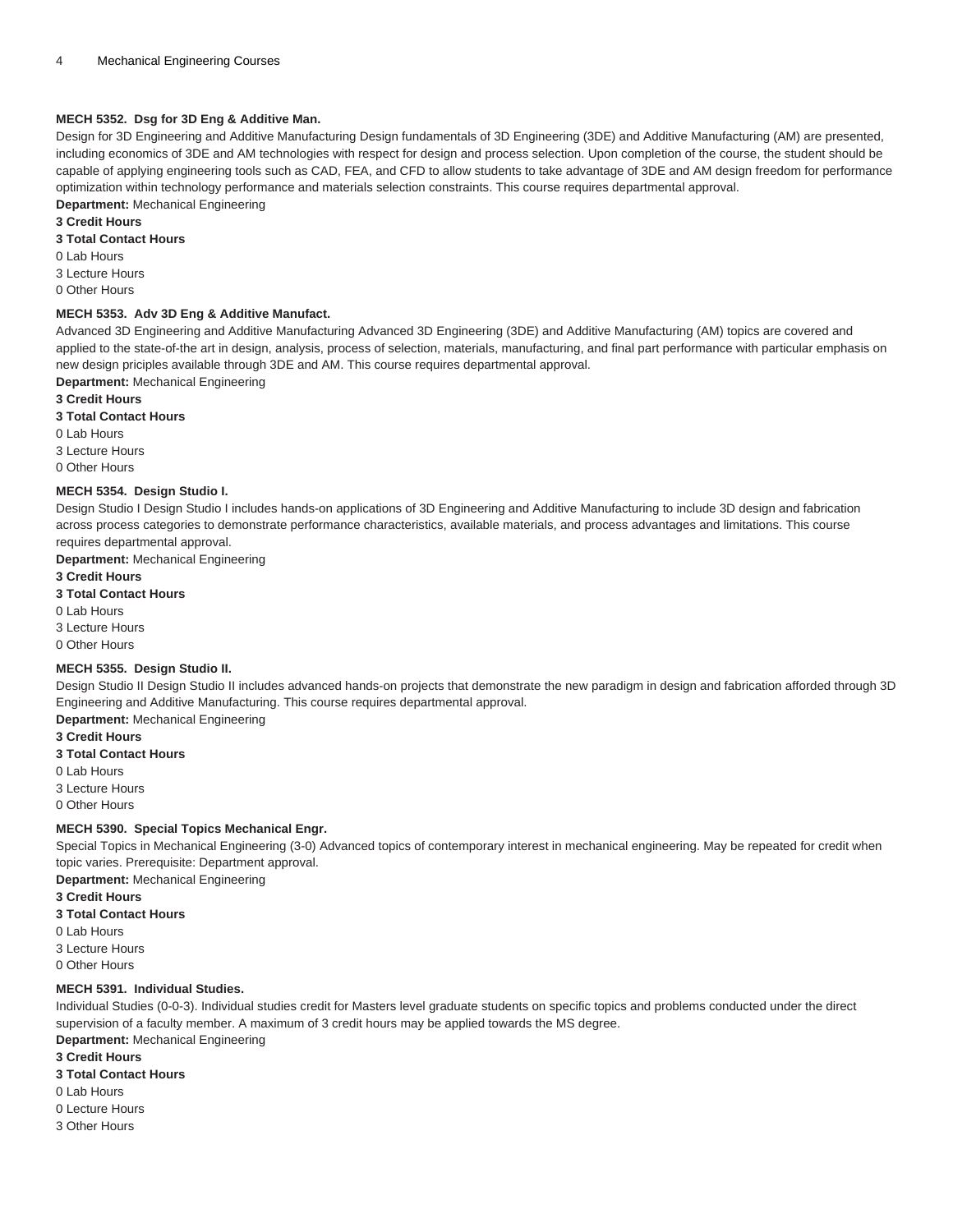#### **MECH 5396. Graduate Projects.**

Graduate Projects (0-0-3). Individual research, design, or analysis on advanced engineering problems conducted under faculty supervision. This may not be taken by MS thesis students and may only be taken once by non-thesis students.

**Department:** Mechanical Engineering

# **3 Credit Hours**

**3 Total Contact Hours**

0 Lab Hours

0 Lecture Hours

3 Other Hours

#### **MECH 5397. Graduate Projects.**

Graduate Projects (0-0-3). Individual research, design, or analysis on advanced engineering problems conducted under faculty supervision. This may not be taken by MS thesis students and may only be taken once by non-thesis students.

**Department:** Mechanical Engineering

**3 Credit Hours**

**3 Total Contact Hours** 0 Lab Hours 0 Lecture Hours 3 Other Hours **Prerequisite(s):** ([MECH 5396](/search/?P=MECH%205396) w/P or better)

#### **MECH 5398. Thesis.**

Thesis (0-0-3) **Department:** Mechanical Engineering **3 Credit Hours 3 Total Contact Hours** 0 Lab Hours 0 Lecture Hours 3 Other Hours

## **MECH 5399. Thesis.**

Thesis (0-0-3) Prerequisite: MECH 3598. **Department:** Mechanical Engineering **3 Credit Hours 3 Total Contact Hours** 0 Lab Hours 0 Lecture Hours 3 Other Hours **Prerequisite(s):** ([MECH 5398](/search/?P=MECH%205398) w/P or better)

#### **MECH 6304. Heat Transfer II.**

Heat Transfer II Advanced topics in heat conduction, convection and radiation; Turbulent effects free convection, boundary layers. **Department:** Mechanical Engineering **3 Credit Hours 3 Total Contact Hours** 0 Lab Hours 3 Lecture Hours 0 Other Hours **Prerequisite(s):** ([MECH 5303](/search/?P=MECH%205303) w/C or better)

#### **MECH 6306. Princ of Experiment & Eng Dev.**

Principles of Experimental and Engineering Development Various topics related to how transfer engineering research advances into products and to industry. Proposal writing and strategies to be competitive in proposal writing, business plans, technology roadmaps, SBIR and STTR programs. Prerequisites: Departmental Approval.

**Department:** Mechanical Engineering

**3 Credit Hours 3 Total Contact Hours** 0 Lab Hours 3 Lecture Hours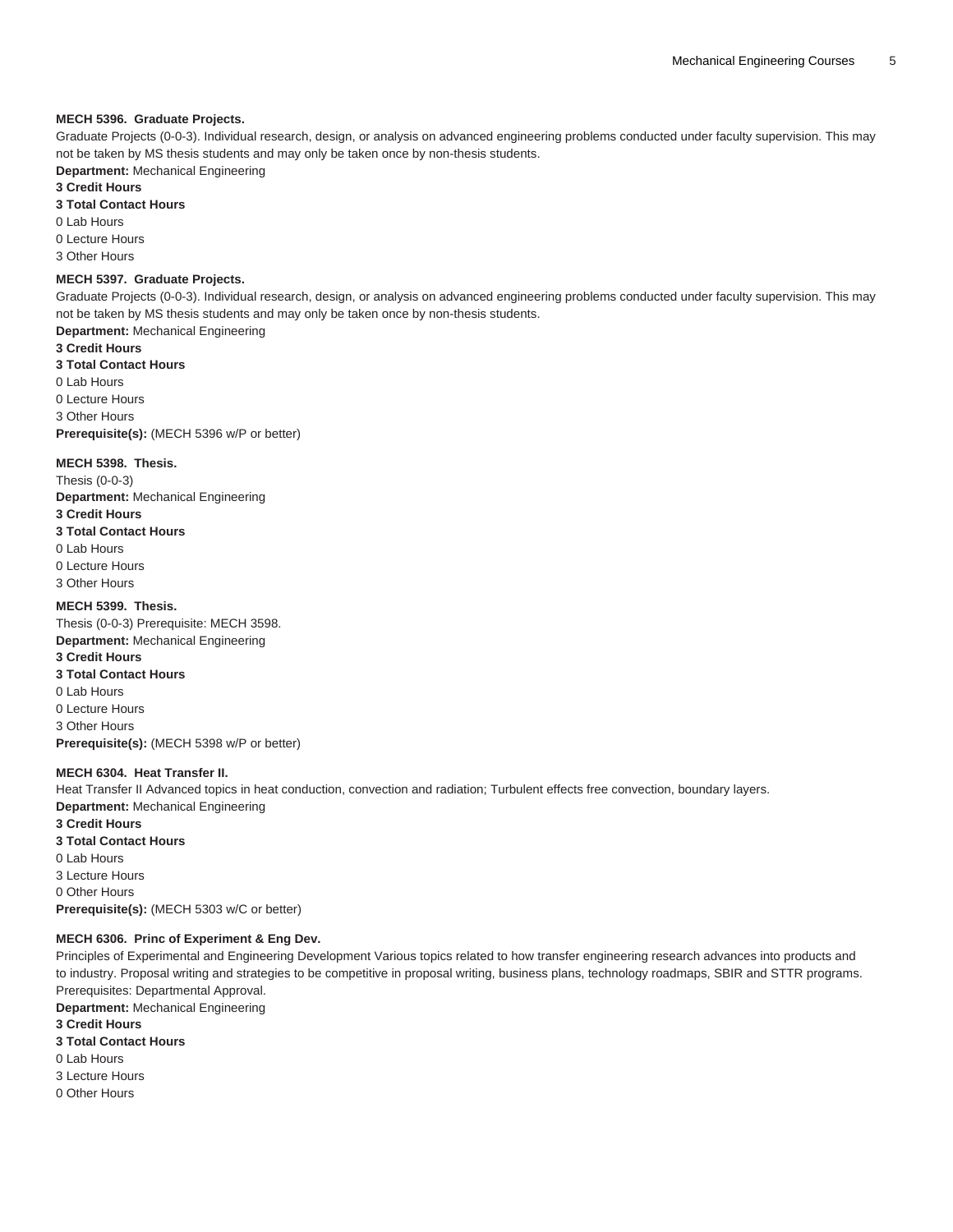#### **MECH 6307. Eng Regulation and Policy.**

Engineering Regulation and Policy An overview on how various regulatory policies affect product development and engineering research as well as how such regulations and policies are drafted and who are the driving constituents behind the policies. This class is intended to give the students a perspective on policy and regulation in the context of the development of engineering research and intellectual property. Prerequisites: Departmental approval.

**Department:** Mechanical Engineering

#### **3 Credit Hours**

#### **3 Total Contact Hours**

- 0 Lab Hours
- 3 Lecture Hours
- 0 Other Hours

#### **MECH 6308. Prod Dev in Entrepren Ventures.**

Product Development in Entrepreneurial Ventures A survey course on some of the basics of developing products and transitioning research to the marketplace. There is focus on topics such as intellectual property strategy, business plans, the venture capital method and alternatives, product concept testing, as well as negotiation and leadership vision. Prerequisites: Departmental approval **Department:** Mechanical Engineering

**3 Credit Hours**

#### **3 Total Contact Hours**

0 Lab Hours

3 Lecture Hours

0 Other Hours

#### **MECH 6311. Adv Finite Element Analysis.**

Advanced Finite Element Analysis This class will give an introduction to theory and application of advanced nonlinear finite element analysis. Topics covered include Eulerian and Lagrangian grids, explicit and implicit schemes, solution methods, large deformations and nonlinear materials, and contact. **Department:** Mechanical Engineering

#### **3 Credit Hours**

**3 Total Contact Hours**

- 0 Lab Hours
- 3 Lecture Hours

0 Other Hours

#### **MECH 6312. Solid Mechanics II.**

Solid Mechanics II Advanced topics in solid mechanics; inelastic material response; continuum mechanics; fracture mechanics; computational mechanics; finite elasticity; micro-mechanics.

**Department:** Mechanical Engineering

**3 Credit Hours**

- **3 Total Contact Hours**
- 0 Lab Hours
- 3 Lecture Hours
- 0 Other Hours

#### **MECH 6323. Micromechanics.**

Micromechanics Basic theories, analytical techniques, and mathematical foundations of micromechanics, dislocations, and cohesive fracture models, Eshelby's eigenstrain theory, theoretical composite material micromechanics and homogenization with periodic structures. Prerequisites: [MECH 5302.](/search/?P=MECH%205302) **Department:** Mechanical Engineering

- **3 Credit Hours**
- **3 Total Contact Hours**
- 0 Lab Hours

3 Lecture Hours

0 Other Hours

#### **MECH 6328. Fracture Mechanics.**

Fracture Mechanics Overview of linear elastic fracture mechanics as well as small scale plastic fracture mechanics; near tip fields; stress intensitive factors, crack energetics and energy release rate; basic of computational fracture mechanics; J-integral.

**Department:** Mechanical Engineering

- **3 Credit Hours**
- **3 Total Contact Hours**
- 0 Lab Hours
- 3 Lecture Hours
- 0 Other Hours
- **Prerequisite(s):** (MECH 2302 w/C or better)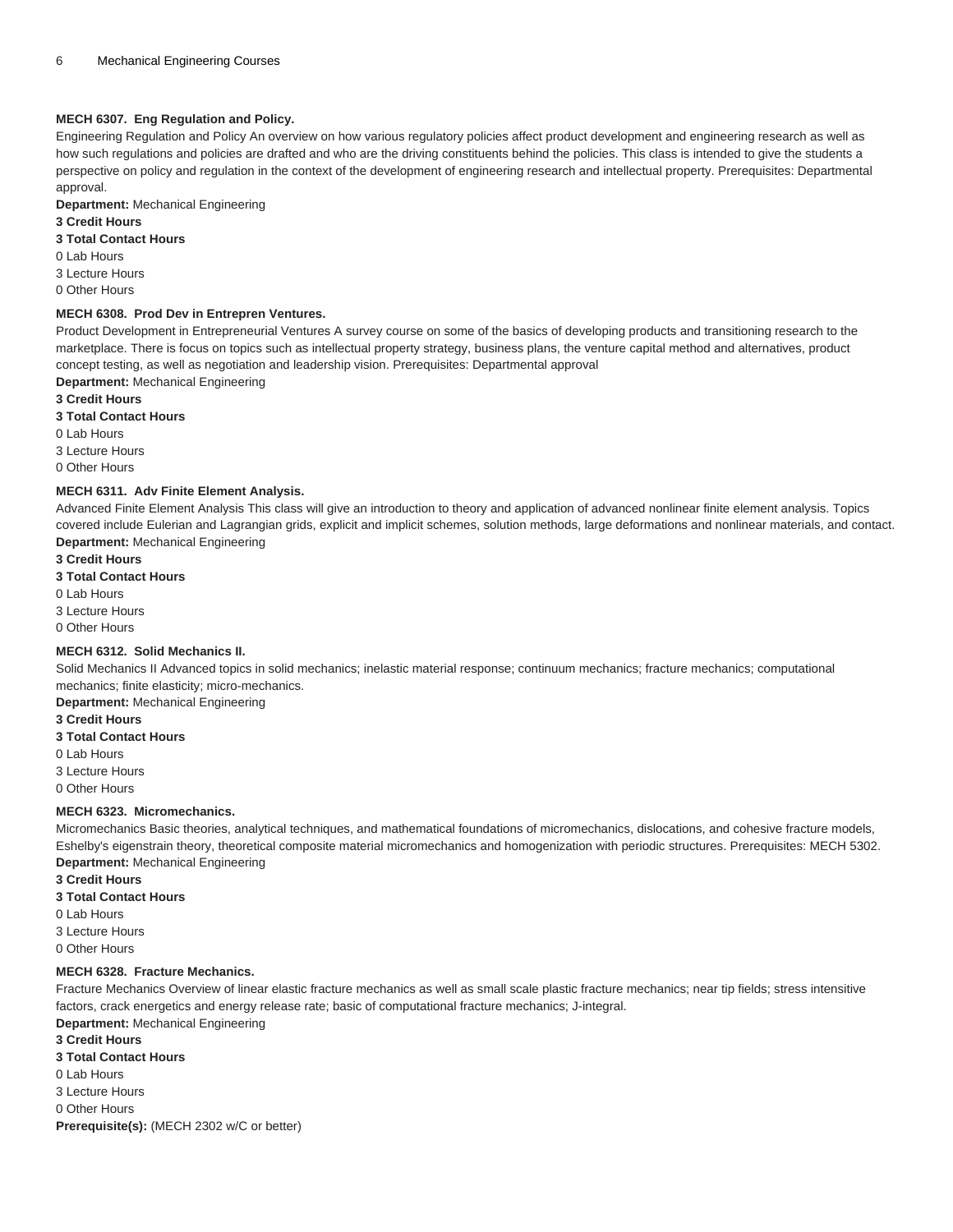#### **MECH 6343. Advanced Manufacturing(3DPrin).**

Advanced Manufacturing Basic mechanics of various manufacturing processes. Metal forming, composite manufacturing techniques, mechanics and processing of additive manufacturing. Prerequisites: [MECH 5302](/search/?P=MECH%205302)

**Department:** Mechanical Engineering

# **3 Credit Hours**

**3 Total Contact Hours**

0 Lab Hours

3 Lecture Hours

0 Other Hours

#### **MECH 6363. Turbomachinery.**

Turbomachinery Application of basics of fluid dynamics, mass transportation and heat transfer to various turbomachinery systems. Prerequisites: [MECH 5306](/search/?P=MECH%205306) and [MECH 5310.](/search/?P=MECH%205310)

**Department:** Mechanical Engineering

#### **3 Credit Hours**

**3 Total Contact Hours**

0 Lab Hours

3 Lecture Hours

0 Other Hours

#### **MECH 6364. Turbulence I.**

Turbulence I Background on Turbulence: Description of turbulence, Kinematics of fluid motion, Reynolds averaged Navier-Strokes (RANS) equations, Scaling of turbulent flows (free shear layers and boundary layers). Turbulence Modeling: Hierarchy of turbulence simulations, Direct numerical simulation (DNS) , Large-eddy simulation (LES) approaches. Prerequisites: [MECH 5306](/search/?P=MECH%205306).

**Department:** Mechanical Engineering

**3 Credit Hours**

**3 Total Contact Hours**

0 Lab Hours

3 Lecture Hours

0 Other Hours

#### **MECH 6390. Spec Topics in Mechanical Eng.**

Special Topics in Mechanical Engineering Advanced topics in Mechanical Engineering suitable for doctoral level students. **Department:** Mechanical Engineering

**3 Credit Hours**

- **3 Total Contact Hours**
- 0 Lab Hours

3 Lecture Hours

0 Other Hours

#### **MECH 6396. Doctoral Research.**

Doctoral Research Individual research, designm or analysis on advanced phases of engineering problems conducted under the direct supervision of a faculty member.

**Department:** Mechanical Engineering

**3 Credit Hours**

#### **3 Total Contact Hours**

0 Lab Hours

0 Lecture Hours

3 Other Hours

# **MECH 6398. Dissertation I.**

Dissertation I Initial work on the dissertation. Departmental approval. **Department:** Mechanical Engineering

**3 Credit Hours**

**3 Total Contact Hours**

0 Lab Hours

0 Lecture Hours